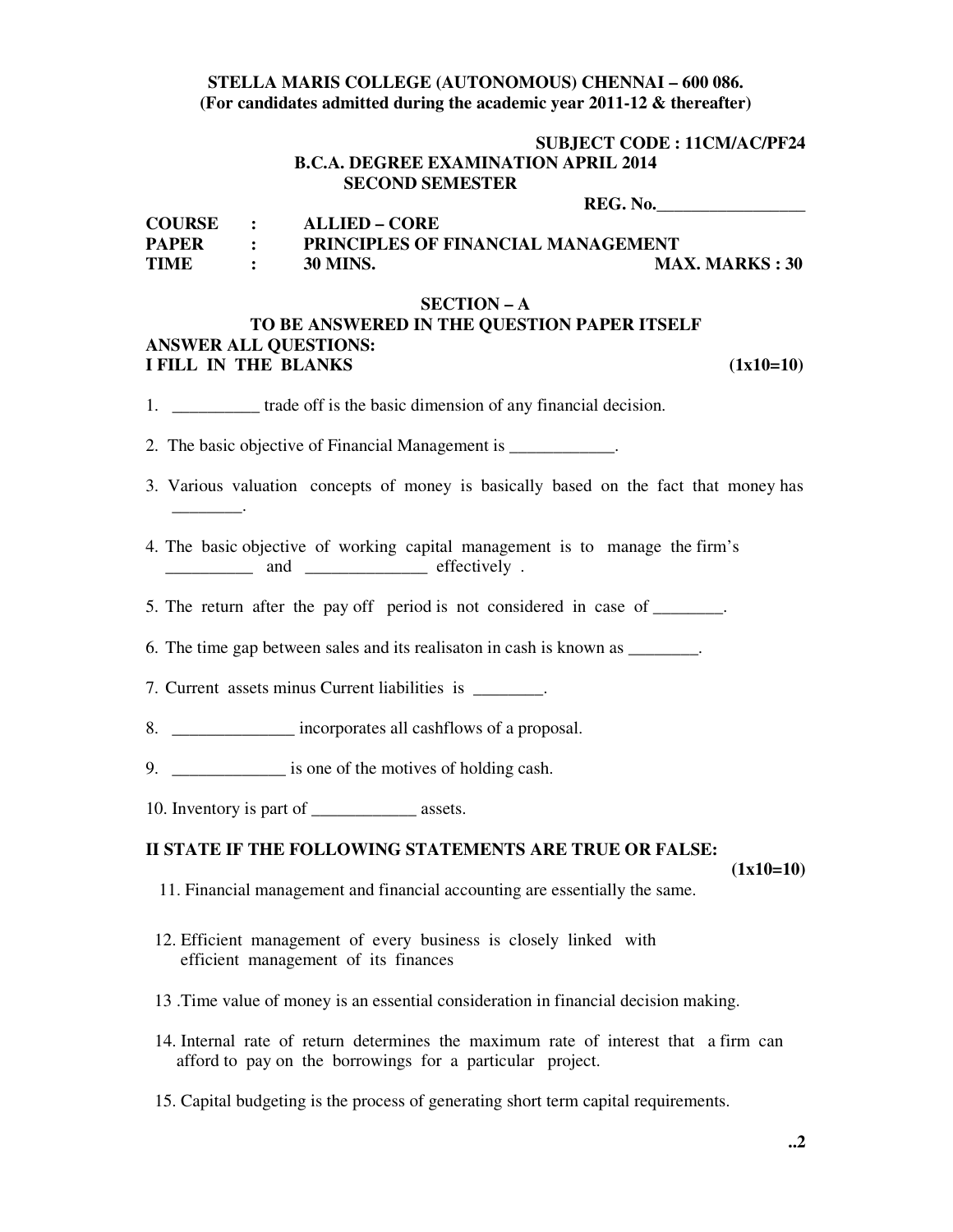- 16. Cost of capital is the basic data for NPV technique.
- 17. Business risk is the variability in operating profit due to change in sales.
- 18. Time preference for money prevails because the worth of money in hand is more than the same amount when received after a particular time period.
- 19. Working capital management is concerned with management of long term capital expenditure.
- 20. The investment, financing and dividend decisions are not related to share value of the firm.

## **III CHOOSE THE CORRECT ANSWER:** (1x10=10)

- 21. Finance function involves :
	- a. Procurement of finance
	- b. Expenditure of funds
	- c. Safe custody of funds
	- d. Procurement and effective utilization of finance.
- 22. The only clear goal of financial management is :
	- a. Profit maximization
	- b. Wealth maximization
	- c. Sales maximization
	- d. Assets maximization
- 23. In his traditional role the finance manager is responsible for
	- a. Arrangement and efficient utilization of funds
	- b. Arrangement of financial resources
	- c. Acquiring capital assets for the organization
	- d. None of the above
- 24. Time value of money is :
	- a. Time preference for money
	- b. Present value of money
	- c. Compounded value of money
	- d. A unit of money
- 25.Permanent working capital refers to
	- a. Excess of current assets over current liabilities
	- b. Firms investment in total current assets or circulating capital
	- c. The minimum amount of investments in core current assets
	- d. Additional current assets required permanently.
- 26. While evaluating capital investment proposals , the time value of money is considered in the case of
	- a. Pay back method
	- b. Discounted cash flow method
	- c. Accounting rate of return method
	- d. None of the above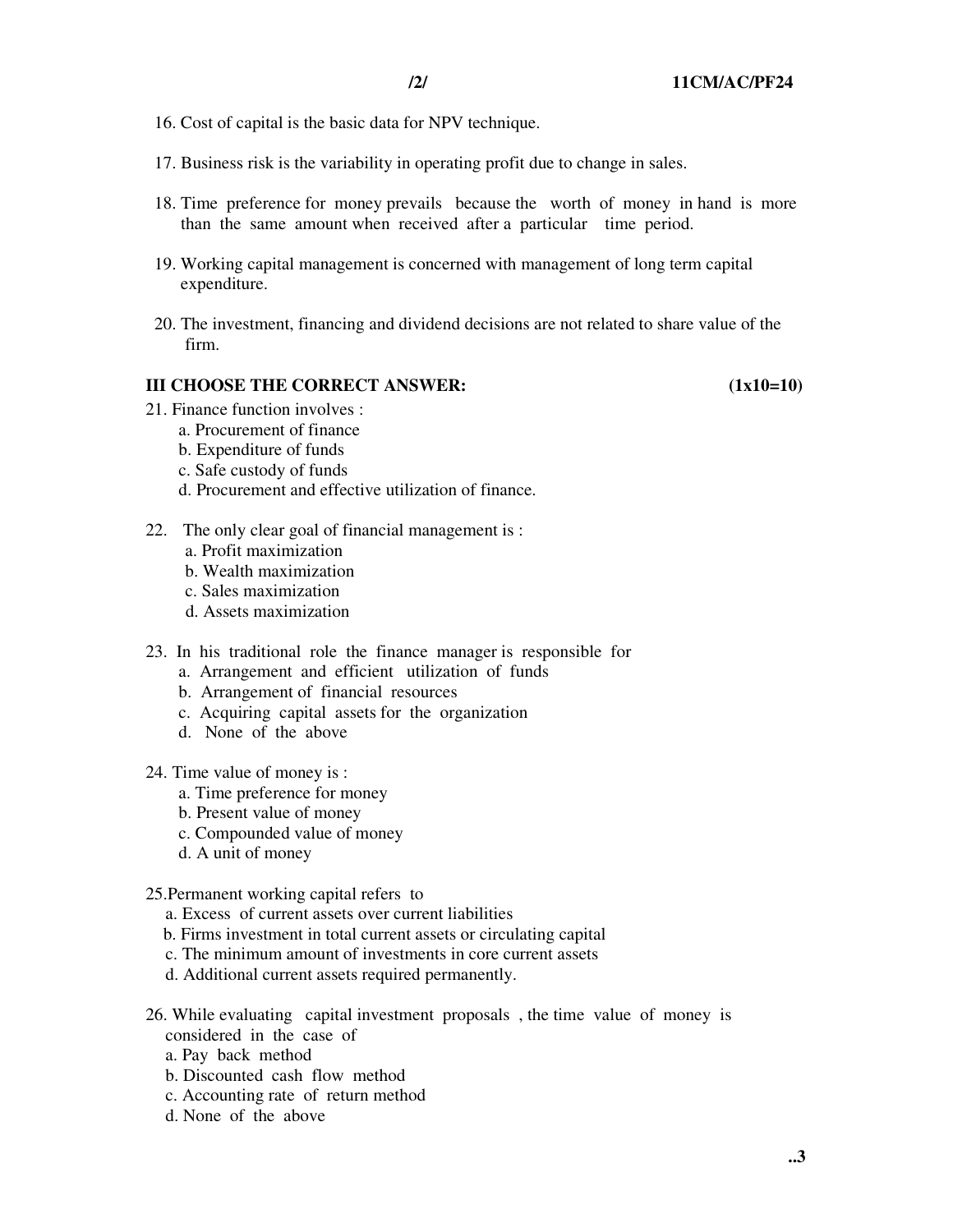- 27. Acquisition of additional fixed assets to increase production will a. Increase the working capital
	- b. Decrease the working capital
	- c. Proportionately increase or decrease
	- d. None of the above
- 28. Cost benefit index
	- a. PI
	- b. Debt-equity
	- c. Discounted cash flow technique
	- d. Lock-box
- 29. A capital investment is one that
	- a. has the prospect of long-term benefits
	- b. has the prospect of short-term benefits
	- c. is only undertaken by large corporations
	- d. applies only to investment in fixed assets
- 30. Cash management refers to management of
	- a. cash only
	- b. cash and bank balance
	- c. cash and current assets
	- d. cash and fixed assets

\*\*\*\*\*\*\*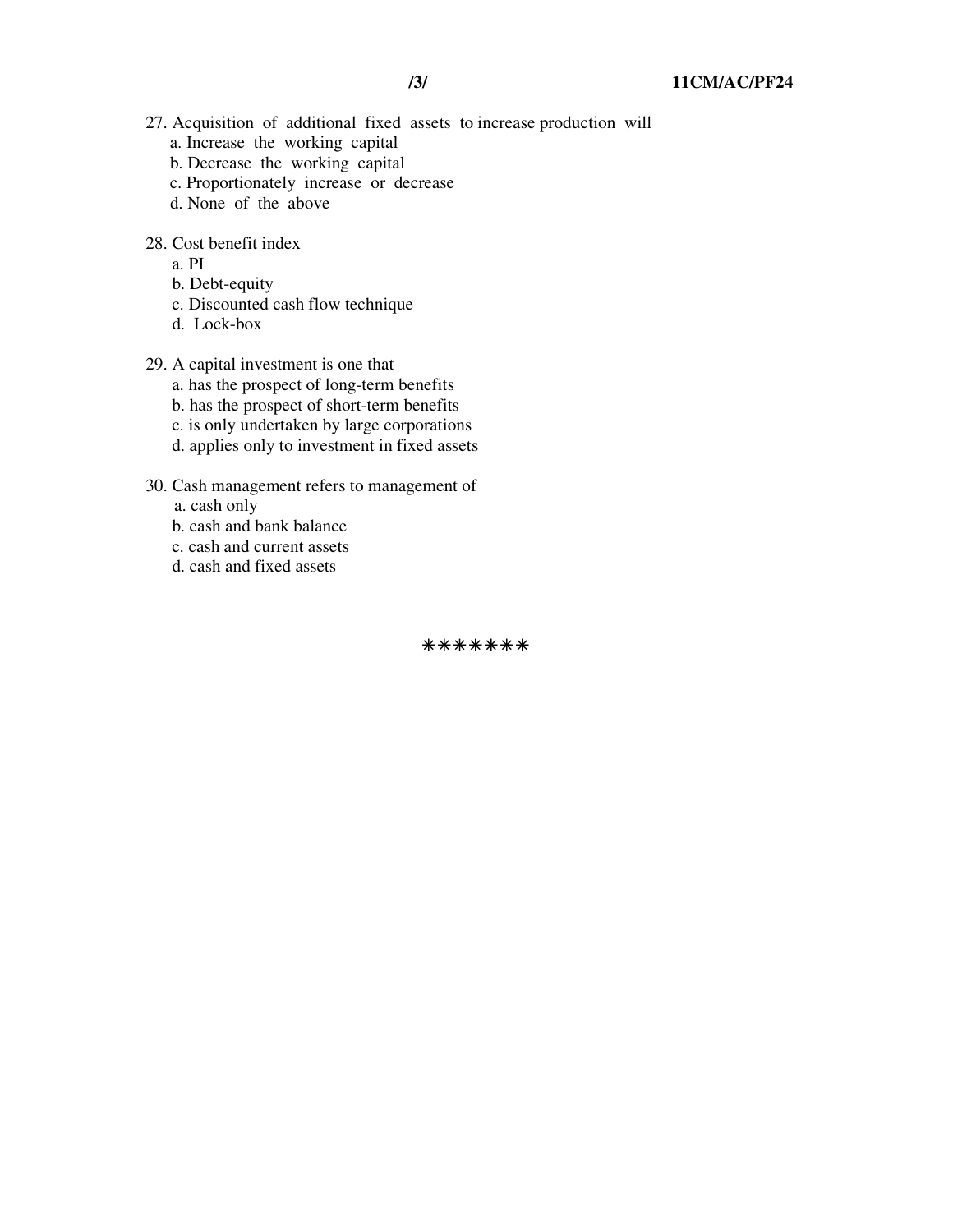## **STELLA MARIS COLLEGE (AUTONOMOUS) CHENNAI – 600 086. (For candidates admitted during the academic year 2011-12 & thereafter)**

#### **SUBJECT CODE : 11CM/AC/PF24**

# **B.C.A. DEGREE EXAMINATION APRIL 2014 SECOND SEMESTER**

**COURSE : ALLIED – CORE** 

**PAPER : PRINCIPLES OF FINANCIAL MANAGEMENT** 

**TIME : 2 ½ HOURS MAX. MARKS : 70** 

#### **SECTION – B**

#### **ANSWER ANY FIVE QUESTIONS: 5 x 8 = 40**

- 1. a. ABC Ltd has borrowed Rs 10,000 to be repaid in equal installments at the end of each of the next three years. If the interest rate is 15%. Prepare a loan amortization schedule.
	- b. Sun Industrial Ltd. offers 14% interest on fixed deposits. What is the effective rate of interest if compounding is done a. Half-yearly b. Quarterly and c. Monthly
- 2. From the information given below, prepare a cash budget for June 2010.

 Selling price per unit Rs. 50 Purchase price per unit Rs. 40 Sales during May and June were 200  $\&$  300 units respectively. 50% of sales are on cash basis & balance is at 1 month's credit. Selling expenses are Rs. 1000 per month. Cash balance on  $1<sup>st</sup>$  June was Rs. 12,000.

3. X Company is considering two mutually exclusive projects. Both require an initial cash outlay of Rs.1,00,000 each and have life of 5 years. The cost of capital is 10% and tax rate is 50%. The project will be depreciated on a Straight Line Method. The expected cash inflow before depreciation from the projects are as follows:

| Projects    |        |        | Years  |        |        |
|-------------|--------|--------|--------|--------|--------|
|             |        |        | ζ      | 4      |        |
|             | 60,000 | 60,000 | 60,000 | 60,000 | 60,000 |
|             | 80,000 | 50,000 | 40,000 | 70,000 | 70,000 |
| $P.V@10\%$  | .909   | .826   | .751   | .683   | .621   |
| Compute NPV |        |        |        |        |        |

- 4. The management of ABC Ltd. has to choose from Machine X and Machine Y. X has a cost of Rs.75,000 and expected to last for 6 years with no salvage value. Y has a cost of Rs.50,000, expected life of 6 years and no salvage value at end. The annual cash flows generated by the machines are Rs.20, 000 and Rs.15,000 respectively. If the firm's required rate of return is10%, determine IRR of each machine.
- 5. Calculate the present value discounted at 10%, of receiving :
	- a. Rs.8000 at the end of 4 years
	- b. Rs.2000 at the end of 3 years and Rs.3000 at the end of 5 years.
	- c. Rs.5000 at the end of 4 years and Rs.3000 at the end of 6 years.
	- d. An annuity of Rs 5000 for 8 years.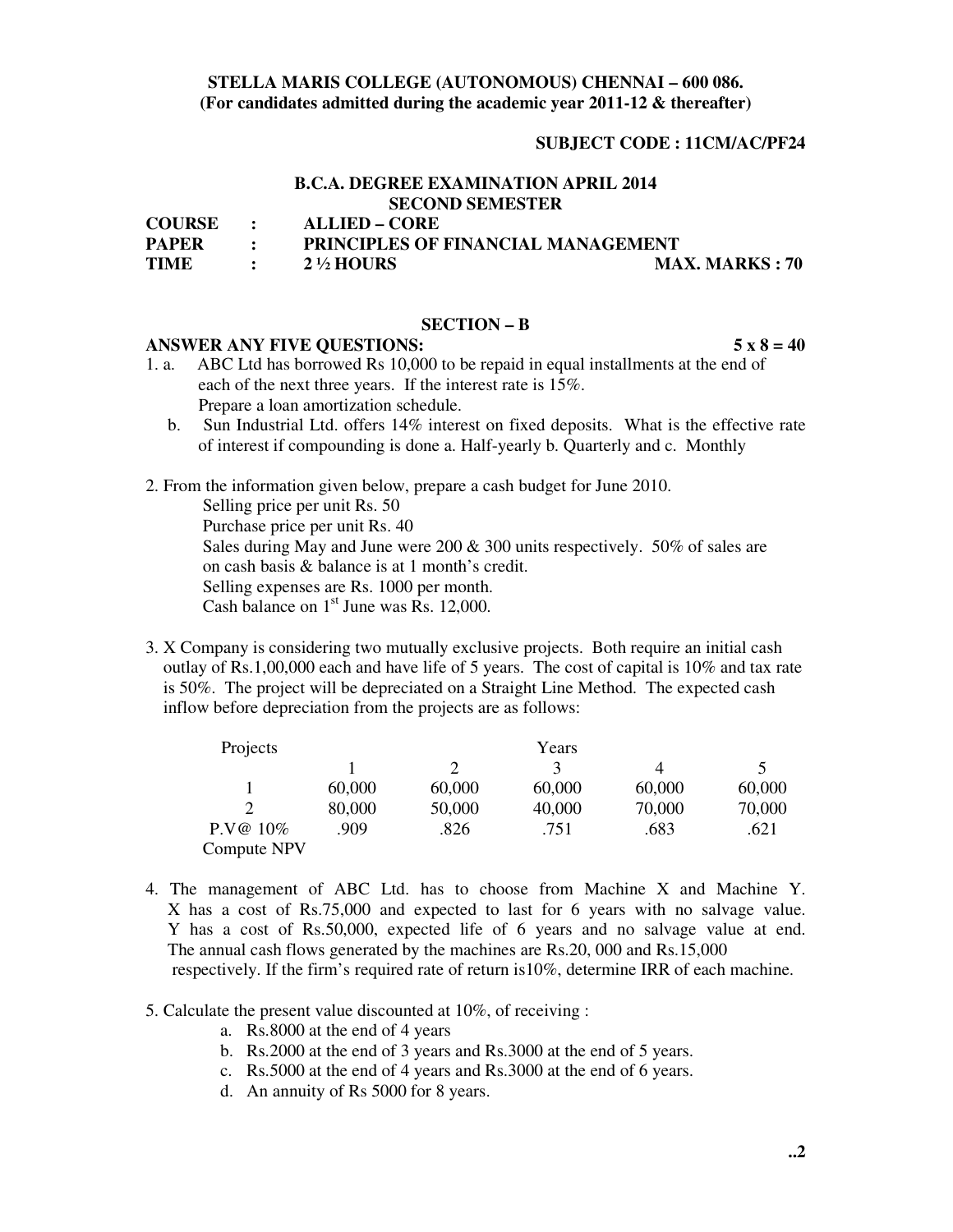6. From the following data, compute the operating cycle of a firm:

| Credit sales                                                            | Rs.7,20,000 per annum |
|-------------------------------------------------------------------------|-----------------------|
| Cost of goods produced                                                  | Rs.5,40,000 per annum |
| Cost of goods sold                                                      | Rs.6,30,000 per annum |
| Cost of raw material consumed                                           | Rs.1,80,000 per annum |
| Average stock of raw material                                           | Rs.8,000              |
| Average stock of work in progress                                       | Rs.4,500              |
| Average stock of finished goods                                         | Rs.17,500             |
| Average debtors                                                         | Rs.40,000             |
| Creditors payment period is 8 days. Assume a year has 360 working days. |                       |
|                                                                         |                       |

7. "The goal of financial management is wealth maximization". Explain.

# **SECTION : C**

# **ANSWER ANY TWO QUESTIONS 2 x 15 = 30**

8. AB Ltd. provides following particulars relating to its working.

|                                                                               | Amount per unit |
|-------------------------------------------------------------------------------|-----------------|
| Raw material                                                                  | Rs.84           |
| Direct labour                                                                 | 36              |
| Variable overheads                                                            | 36              |
| Total cost                                                                    | 156             |
| Profit                                                                        | 44              |
| Selling price                                                                 | 200             |
| Average amount of stock:                                                      |                 |
| Raw material                                                                  | 1 month         |
| Work in progress (50% complete)                                               | $0.5$ month     |
| Finished goods                                                                | 1 month         |
| Credit allowed by suppliers                                                   | 1 month         |
| Credit allowed to customers                                                   | 2 months        |
| Average time lag in payment of wages                                          | 6 weeks         |
| Average time lag in payment of overhead<br>expenses                           | 1.5 months      |
| Required cash in hand and cash at Bank<br>25% of the output is sold for cash. | Rs.3,00,000     |
| For an expected sale of 1,00,000 units, work out the working capital requirem |                 |

ale of 1,00,000 units, work out the working capital requirement for the year.

9. An engineering Company is considering the purchase of a new machine for its immediate expansion programme there are two possible machines suitable for the purpose.

| <b>Particulars</b>                                                                                | M1       | M <sub>2</sub> |  |
|---------------------------------------------------------------------------------------------------|----------|----------------|--|
|                                                                                                   | (Rs.)    | (Rs.)          |  |
| Capital Cost                                                                                      | 3,00,000 | 3,00,000       |  |
| <b>Sales</b>                                                                                      | 5,00,000 | 4,00,000       |  |
| Direct material                                                                                   | 40,000   | 50,000         |  |
| Direct labour                                                                                     | 50,000   | 30,000         |  |
| Factory overheads                                                                                 | 60,000   | 50,000         |  |
| Administration cost                                                                               | 70,000   | 10,000         |  |
| Selling cost                                                                                      | 10,000   | 10,000         |  |
| The life of machine                                                                               | 2 years  | 3 years        |  |
| Scrap value                                                                                       | 40,000   | 25,000         |  |
| Tax                                                                                               | 50%      | 50%            |  |
| . The closed set of the contract of the contract of the contract of the contract of $\mathcal{L}$ |          |                |  |

Calculate the payback period of each machine.